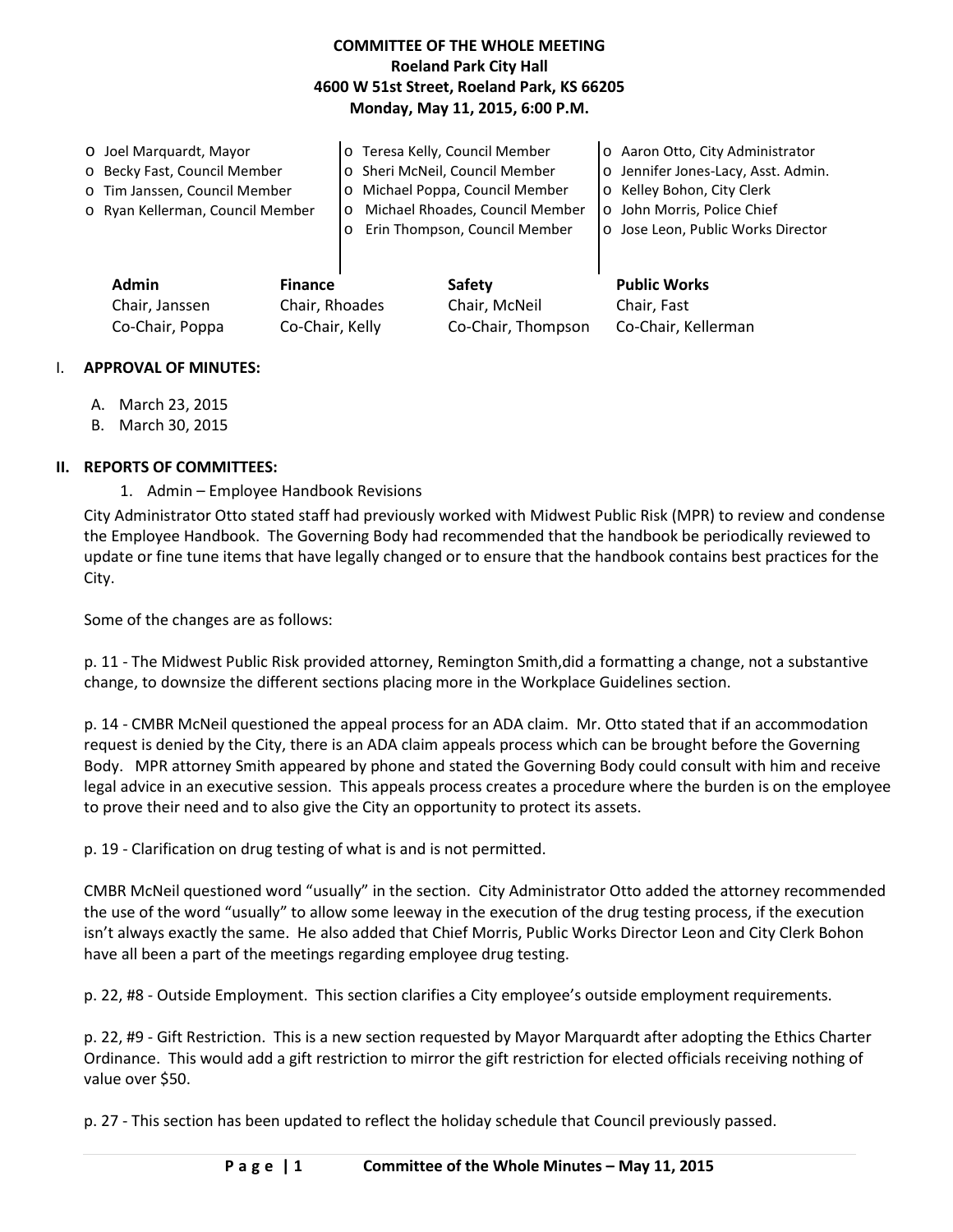Remington Smith stated the big rewrite of the handbook, Section B. Workplace Guidelines, was the combination of all of the non-discrimination/anti-harassment policies. One policy was created that works together as a whole rather than individual subparts.

p. 32 - This section states an employee may request leave with pay for a class that's related to their work and that they may add or change their work hours to attend. Classes do need to be job-related. CMBR Fast requested a clean copy to be e-mailed to the Governing Body to review before the Council meeting.

The Committee recommended to move forward the revised handbook to Council for approval.

# 2. Admin – A request from the Arts Committee

Marek Gliniecki, Chair of the Arts Advisory Committee for the City of Roeland Park presented to the Committee. Pianos on Parade, a metro-wide program that has been carried out in other cities around the world, and Kansas City Music Teachers Association (KCMTA) is sponsoring the not-for-profit event Keys 4/4 Kids. Keys 4/4 Kids provides resources for children and students to enhance their life and themselves through the arts and mentorship. The idea is to place pianos around the City. The City agreed to participate in the program last fall. \$2,500 was needed for the program and was raised in donations resulting in no cost to the City to participate in the program. They have secured one piano for the program which runs from late spring through early autumn. Pianos are placed outside so that passersby can stop and enjoy the pianos. Two members of the Arts Committee, Christine Webster and Lanee Morales, will be painting the piano at Union Station at the end of May. The Arts Committee is recommending placing the piano at the Community Center or in Carpenter Park next to the library. They are currently negotiating with the Community Center. A tarp will be supplied for inclement weather and a crew will take care of the tarp, again, at no expense to the City. Pianos on Parade will deliver the piano to the site and will pick it up after the program has ended. The piano will be tuned before it is delivered and re-tuned at least once during the summer. Mr. Gliniecki provided the Committee with a pamphlet that included photographs of some of the pianos.

Mayor Marquardt inquired about a more public space near Roe for the piano, encouraging the City to be more pedestrian-friendly and have a higher profile. Mr. Gliniecki stated the concern in too public of a place is its exposure to vandalism and misuse. Being at the Community Center gives a sense someone is looking after it.

The Committee recommended to approve the request at the next City Council meeting.

3. Public Works – Including the name Roeland Park on the Water Tower

Mike Hickey, a member of the Planning Commission, stated he did not believe the location of the water tower lends itself for effective marketing and that the money spent would be better spent on new branding. He said it was important to reintroduce Roeland Park to every citizen and possibly give each citizen a new shopping bag with the City's logo. He also felt the City needed to develop a marketing plan.

Tom Madigan addressed the Committee stating it was important for the City to get their brand, work on their logo and also to develop a marketing plan.

City Administrator Otto reported that in waiting to paint it will cost several thousand dollars more than having it done now while the painters are on-site due to remobilization costs. Mayor Marquardt also presented different font options should the Governing Body proceed with adding the City's name on the water tower.

CMBR Fast requested the opinion of the Committee on whether to proceed with painting the water tower before discussing any designs.

CMBR Rhoades stated he did not want to spend the money to paint the water tower, but felt the monies could be used on an entry gateway design element to the City. CMBR Kellerman did not want the tower painted and agreed with Mr. Hickey that it's not that visible. He also felt the monies could be spent towards branding and on a welcome sign at the entrances of Roeland Park. CMBR Kelly stated she did not have an opinion on whether to paint the City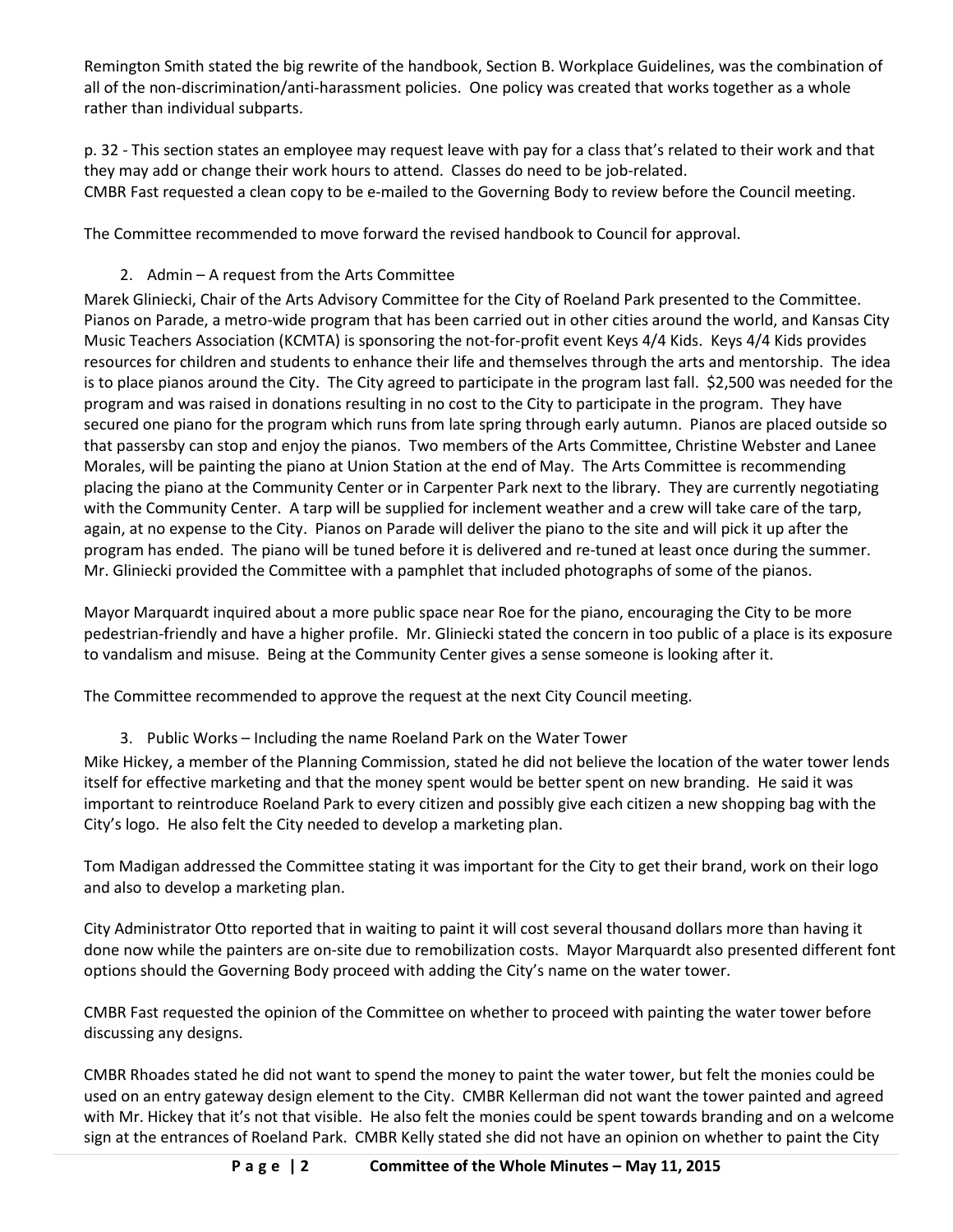name on the water tower and also did not see the painting as taking any money away from what would be spent on marketing.

After brief discussion, a majority of the Committee agreed not to move forward with the painting of a logo or city name on the water tower.

## 4. Public Works – 2015 Leaf Schedule Review

Public Works Director Leon reviewed the 2014 leaf pickup program and the history of the leaf program itself. He noted leaf pickup normally begins at the end of October with his staff driving the City looking for leaves to pick up. He said this was not an efficient use of equipment or staff time. He has put together a new schedule that will focus more on the November and December months, eliminating October. It will also include a schedule for Westwood. He noted there will also be two Roe Boulevard pickups on November 14<sup>th</sup> and December 5<sup>th</sup>. Westwood Hills will be scheduled for leaf pickup on November 21. Time better served in November and December. He proposed eliminating the all City pickup with the next to last week of the program to be spent on streets east of Roe and the final three days would be streets west of Roe. Mr. Leon would like this new schedule published in the next two newsletters along with a map, making everyone is aware of the new schedule, but also stating that their leaves need to be on the street the night before the pickup on the last two weeks of the program.

He did address that the leaf program is difficult to implement if there are early snows as the equipment used in the leaf program is also used for snow removal and it's difficult to transition back and forth.

The Committee liked Mr. Leon's plan and there was discussion how to publicize the changes by advertising immediately on Constant Contact, Facebook and the newsletter. Mr. Leon also suggest Councilmembers might go door-to-door in their ward talking to residents about the leaf program.

CMBR Kellerman said he would like to see the leaf program on the front page of newsletter and maybe a City-wide call to residents. CMBR Fast said a yellow insert magnet reminder might be helpful.

Mayor Marquardt stated he appreciated the clarity of the proposed program.

CMBR McNeil would like to see some education about how leaves are good for the lawn and can be mowed in and allowed to decompose in place when talking about the leaf program.

The Committee recommended to move to Council for approval Public Works Director's updated leaf removal program.

### 5. Admin – Procedures Discussion

There was a brief Committee discussion on key votes when all members are not present. CMBR McNeil suggested if someone knew they were going to miss a vote, they could write in their vote early, have it notarized and presented at the meeting. CMBR Rhoades felt this might be problematic considering language is often changed during discussions and the vote might not reflect the intent of the item. CMBR Kelly stated it is the Councilmember's responsibility to state that they want their voice heard on an item and said they should request the vote be tabled until they can be in attendance.

Mayor Marquardt said it was key to give each person consideration. When that person is not in the room, strong consideration should be given for what the rest of the Councilmembers know is their belief and if they ought to be heard, do our best to hear them.

The Committee agreed to postpone this topic for a later discussion.

6. Admin - Councilmember service on various committee update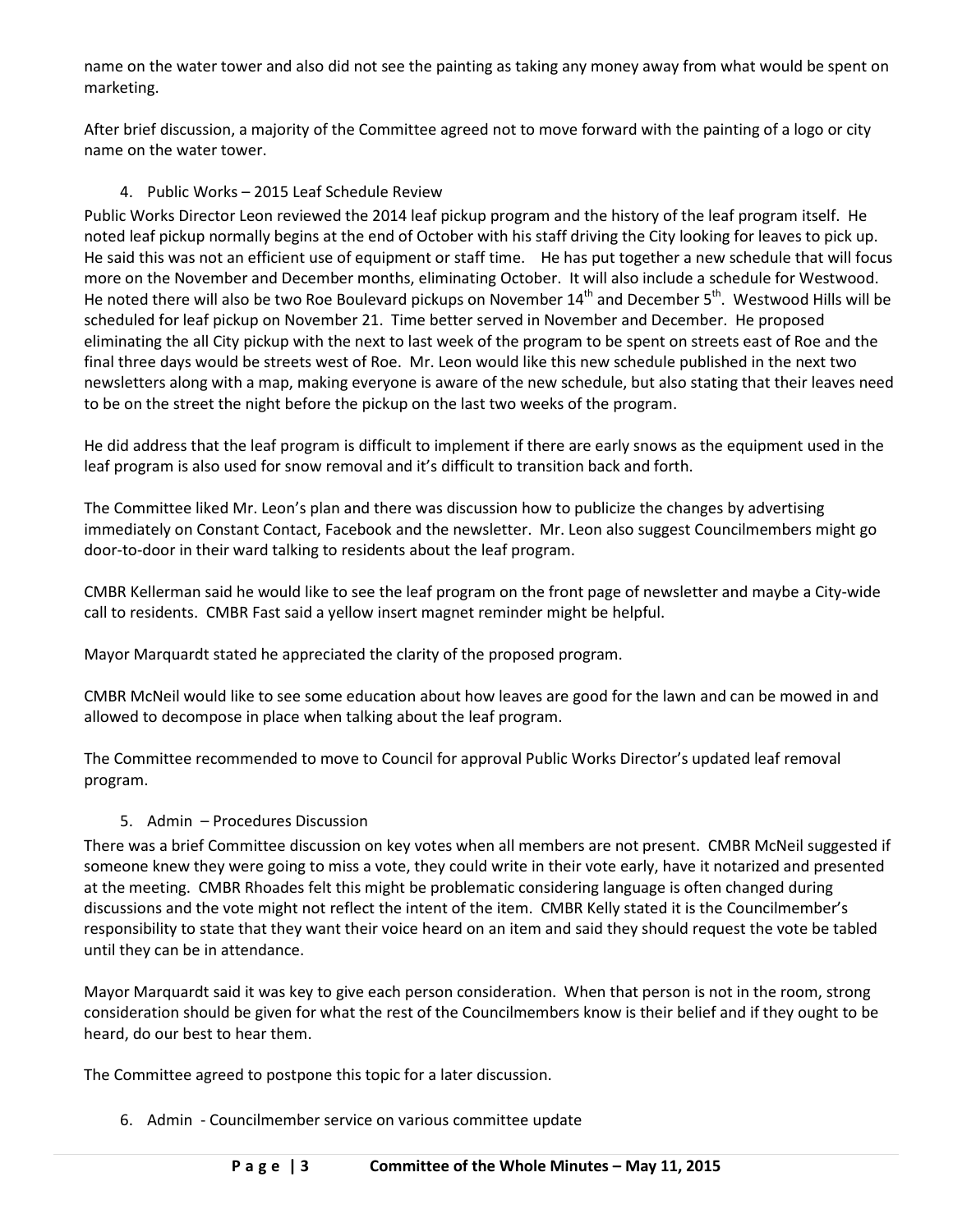City Clerk Bohon stated she still needed Councilmember to serve on the different Committees.

CMBR Poppa agreed to be a Sustainability Committee alternate. CMBR Janssen said he would serve as a primary on the Arts Committee.

Members will still needed for Northeast Animal Control and the  $47<sup>th</sup>$  & Mission Redevelopment District. There was an informal discussion of who would serve on what committee.

City Clerk Bohon stated she will put a final list together and present it at the next Council meeting for approval.

## 7. Admin – CA Selection Process Council Member Involvement

CMBR McNeil stated she would like all members involved in the interview process. Mayor Marquardt felt it would be good for all involved, but it would need to be determined who would lead and also how to narrow the questioning process.

City Administrator Otto stated he will volunteer if asked to be involved. CMBR McNeil felt Mr. Otto would be invaluable in the interview process. Mr. Otto noted that Finance Director Ms. Jones-Lacy, Public Works Director Leon and City Clerk Bohon would be the executive staff on the review process.

City Administrator Otto stated that LKM will go through résumés, and make recommendations. Members of the Governing Body will still have access to all of the résumés should they wish to review them. Following that, there will be phone interviews and then in-person interviews. Prior to this taking place, a discussion is needed of who will participate in the interview process, ask questions and be present at meetings.

The Committee agreed to discuss this further at a future meeting.

8. Admin – City Administrator Report – Microsoft 360 agreement and implementation Mr. Otto noted that last year was the first effort to do modernization of technology in City Hall by updating the court software and now implementing DigiTicket. He added that the City is still operating with a 2002 Microsoft e-mail server and the Police Department is communicating with a 2003 server that will no longer be supported in July 2015. The intent is to stop having this specific server and move e-mail service to the Cloud. There will be an ongoing annual expense, but it will eliminate the need to keep buying servers for these functions.

Mr. Otto has worked with Johnson County IT and found a company to do the conversion at a one-time fee of \$4,000. The cost going forward for having staff, part-time and Governing Body on the Cloud is \$6,200 a year. \$7,000 was budgeted last year for a contractual such as this.

CMBR Kelly felt this was very efficient and supported the move. City Administrator Otto added that all data will be transferred into the new system with no loss.

The Committee agreed to move this item to Council for approval.

Mr. Otto then presented copies of Charter Ordinance 26 to the Committee for their review which will be discussed at a later meeting.

City Administrator Otto has spoken with the vendor for the retreat who informed him that three Councilmember still need to make appointments.

He also provided the Committee with an updated priority list that shows what priorities staff is working on. The list also shows what other projects need attention soon noting that oftentimes projects are worked on by other groups and, therefore, there is no choice in a timeline for the project.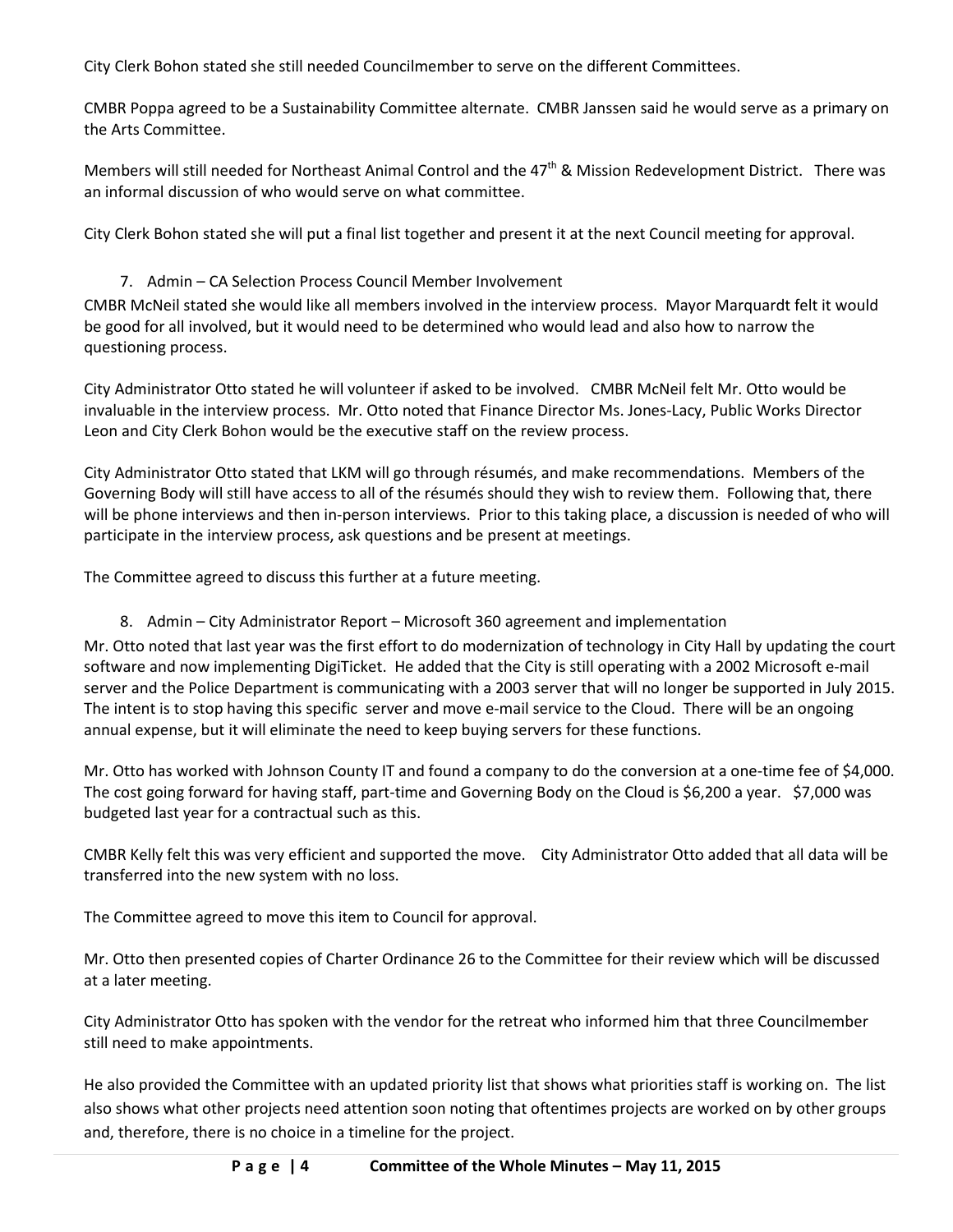## 9. Admin – Interim Administrator Discussion

City Administrator Otto said the City may wish to have an interim administrator between the months of June and September. Mr. Otto has spoken with Ms. Jones-Lacy, who will be part-time through most of June and return to fulltime work at the end of June or early July. Mr. Otto has found one person with a significant level of experience that is retired and willing to work within that time frame. He then shared Mark Pentz's résumé with the Committee. He noted he is willing and interested to work and would be available through the end of the year at the latest. He is willing to take the salary benefits of the position as it exists today and divide to be paid on an hourly basis. Mr. Otto has met with him twice noting that he asked very good questions.

Mr. Otto also praised Ms. Mootz for her help as City Treasurer and as she has a full-time job she will not be able to commit to the interim position. Mayor Marquardt called on the Mr. Pentz's references and received stellar reviews.

CMBR Fast recommended interviewing Mr. Pentz. Mayor Marquardt would like an interim administrator to be able to work with Mr. Otto before his departure.

The Committee agreed to an interim administrator with Mayor Marquardt, CMBR Fast and CMBR McNeil being on the interview committee.

## 10. Admin – Draft Naming Policy for City Property

R Park made a process asking for public input and then to Parks Committee for recommendation and Governing Body endorsed and approved the recommendation. It was noted that in 2015, Council had a request from the Arts Committee to name the gallery after long-time Arts Commissioner Schlegel. This resulted in some members of the Governing Body wanting to have a policy in place for the City's larger assets such as building, rooms and parks. There is currently a program in place for naming a memorial tree, park benches and smaller items. The policy provided outlined the criteria and how to publicize it.

CMBR McNeil questioned the section where no property shall be named after someone who has been convicted of a felony within the past five years. After a brief discussion the Committee made a decision to remove that section.

The policy was recommended to be voted on at the Council meeting.

### 11. Admin – Council President Candidates

There was a Committee discussion of self-nominating and voting on a Council President.

The Committee recommended to take nominations and vote on a new Council President at the City Council meeting May  $18^{th}$ .

12. Finance – Review of Previous Council Goals Completed and Remaining Undone. Review Strategic Plan Report and establish any additional priorities for the consideration in the 2015 budgeting process. Creation of budget line item in support of strategic planning initiatives.

CMBR Rhoades read through the list of Council goals noting that many of the ones completed can be removed from the list. CMBR Fast felt the goals should be narrowed to three or four and should be connected to the Strategic Plan. She added that the list was too overwhelming. It was felt that since the City has adopted the Strategic Plan, it was important to build those items into the budget.

CMBR Kelly supports aligning with the Strategic Plan in budget talks and funding what's possible and making a longterm plan to start addressing the items over the next several years. CMBR Rhoades expressed his agreement.

CMBR Rhoades quickly reviewed the list and the Committee was able to streamline its contents.